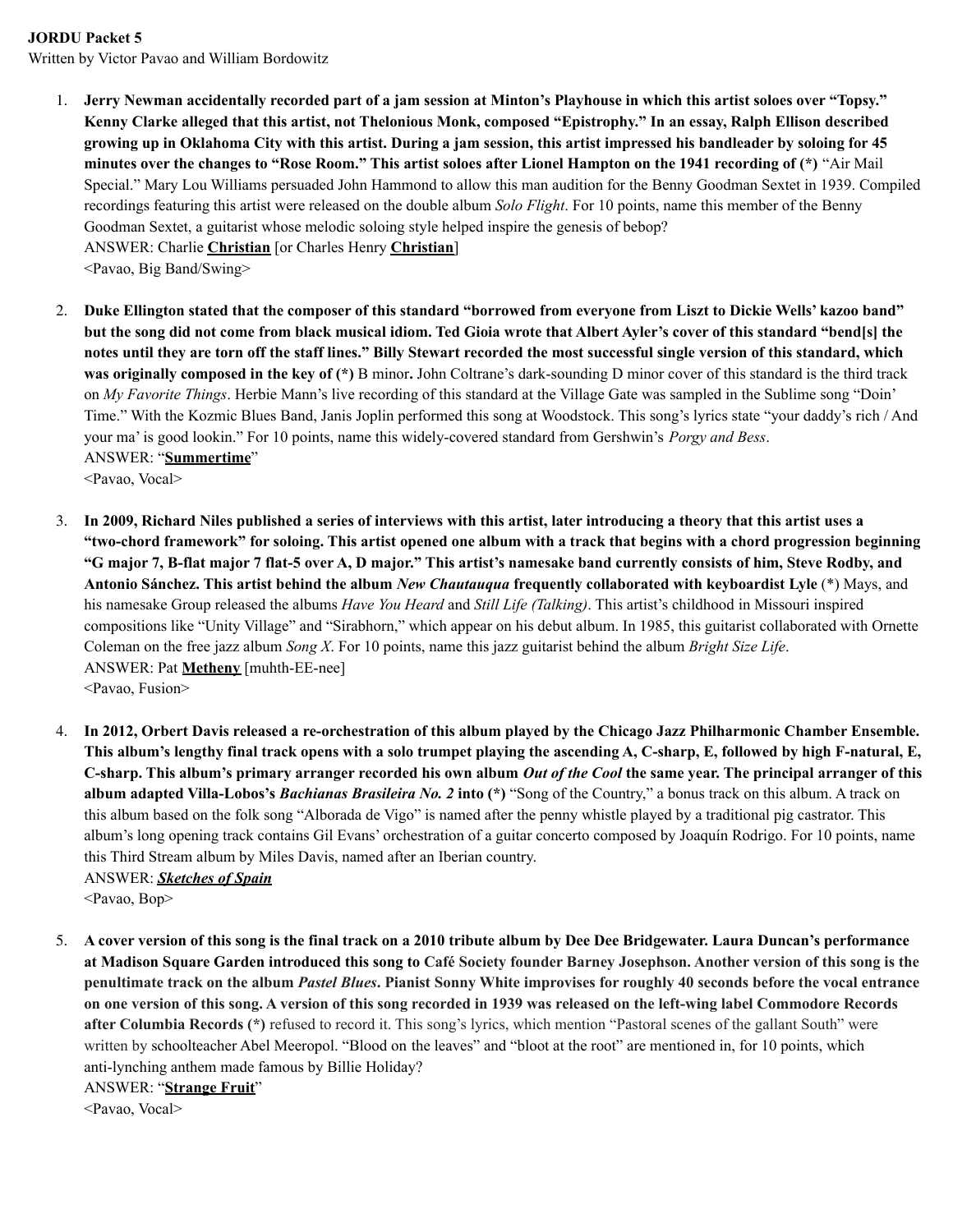6. After a march-style drum intro, this album's title track begins with the unison melody [read slowly] "descending eighth notes D, C, A, F, D [pause] quarter notes B-flat, A-flat." That song's 9-bar A section begins and ends with measures of 5/4 [five-four]. In 2005, noise musician Otomo Yoshihide recorded a big band version of this album. Richard Davis begins with a descending bass line based on the whole tone scale on this album's first track, which is in nine-four. This album's third track was named in **honor of flautist Severino (\*)** Gazzelloni. This album was released two months after its artist died of insulin shock. This album's cover art features an image of a shop door with a "Will Be Back" sign on it, and opens with the track "Hat and Beard." Many improvisations on flute and bass clarinet are included on, for 10 points, what avant-garde album by Eric Dolphy? ANSWER: *Out to Lunch!*

**<**Pavao, Bop>

7. The artist behind the 2019 avant-garde album The Oracle is based in this city. A group of artists from this city released an album whose opening track is comprised entirely of a bass solo played by Malahi Favors. Kahil El'Zabar founded an "Ethnic Heritage Ensemble" in this city, which is also home to the jazz advocacy group AACM. The oldest independent jazz label in the world, Delmark Records, is based in this city. Lester Bowie [boo-ee] was a member of a group from this city known for **incorporating found objects and elaborate costumes in their performances. Don Moye and Roscoe** (\*) Mitchell co-founded an "art ensemble" based in this city. That "art ensemble" recorded their album *Live at Mandel Hall* at this city's namesake university. For 10 points, name this American city whose namesake jazz festival is currently held in Millennium Park. ANSWER: **Chicago**

<Pavao, Avant-Garde>

8. Woody Shaw composed a song for a player of this instrument that begins with a march from the *Háry János* suite. Shirley Scott played this instrument in trio recordings she made with her husband Stanley Turrentine. Joey DeFrancesco plays this instrument, which was also played by the artist of the 1966 album *Unity*. One player of this instrument released the album  $(*)$ *Back at the Chicken Shack*, while another released the soul jazz song "The Worm." Larry Young and Jimmy McGriff played this instrument, whose pioneer in the post-bop era was Jimmy Smith. "Captain" Jack McDuff inspired rock artists like Keith Emerson and Billy Preston to adopt this instrument in the 1960s. For 10 points, name this instrument whose B-3 model is manufactured by Hammond.

ANSWER: Hammond B-3 **organ** <Pavao, Bop>

9. In 1955, Norman Granz organized a recording session consisting of this artist, Lionel Hampton, and Buddy Rich. Tiny Grimes and Slam Stewart were part of a trio briefly led by this man. Though this artist's severe alcoholism allegedly didn't affect his playing, it caused him to develop advanced uremia. This artist recorded an album with the Ben Webster Quartet two months **before his death. Seven volumes of this artist's solo recordings with (\*)** Pablo Records were posthumously released. Dvorak's *Humoresque* was among several classical pieces this artist regularly performed. This artist allegedly shocked Vladimir Horovitz by improvising a new version of "Tea for Two" in front of him. For 10 points name this near-blind pianist known for his ability to play rapidly.

ANSWER: Art(hur) **Tatum**, Jr. <Pavao, Origins>

10. This is the first word in the title of a John Scofield composition that repeats the changes G major, A minor 7, D 7 four times, then repeating them three times in the key of E major. This is the last word in the title of the second track on Kenny Dorham's **album** *Afro-Cuban***. The second track on** *Money Jungle* **is titled for an (\*)** "African" one of these objects. The cover to a 1970 album by Antônio Carlos Jobim titled for one of these objects depicts him holding a cigarette. The penultimate track on Wayne Shorter's album *Speak No Evil* is titled for a "Wild" one of these objects. For 10 points, name these things that "droop and sigh," according to the standard "Honeysuckle Rose"?

ANSWER: **flower**s [accept: "Lotus **Flower**," "**Fleurette** Africane," "Stone **Flower**"] <Pavao, Bop>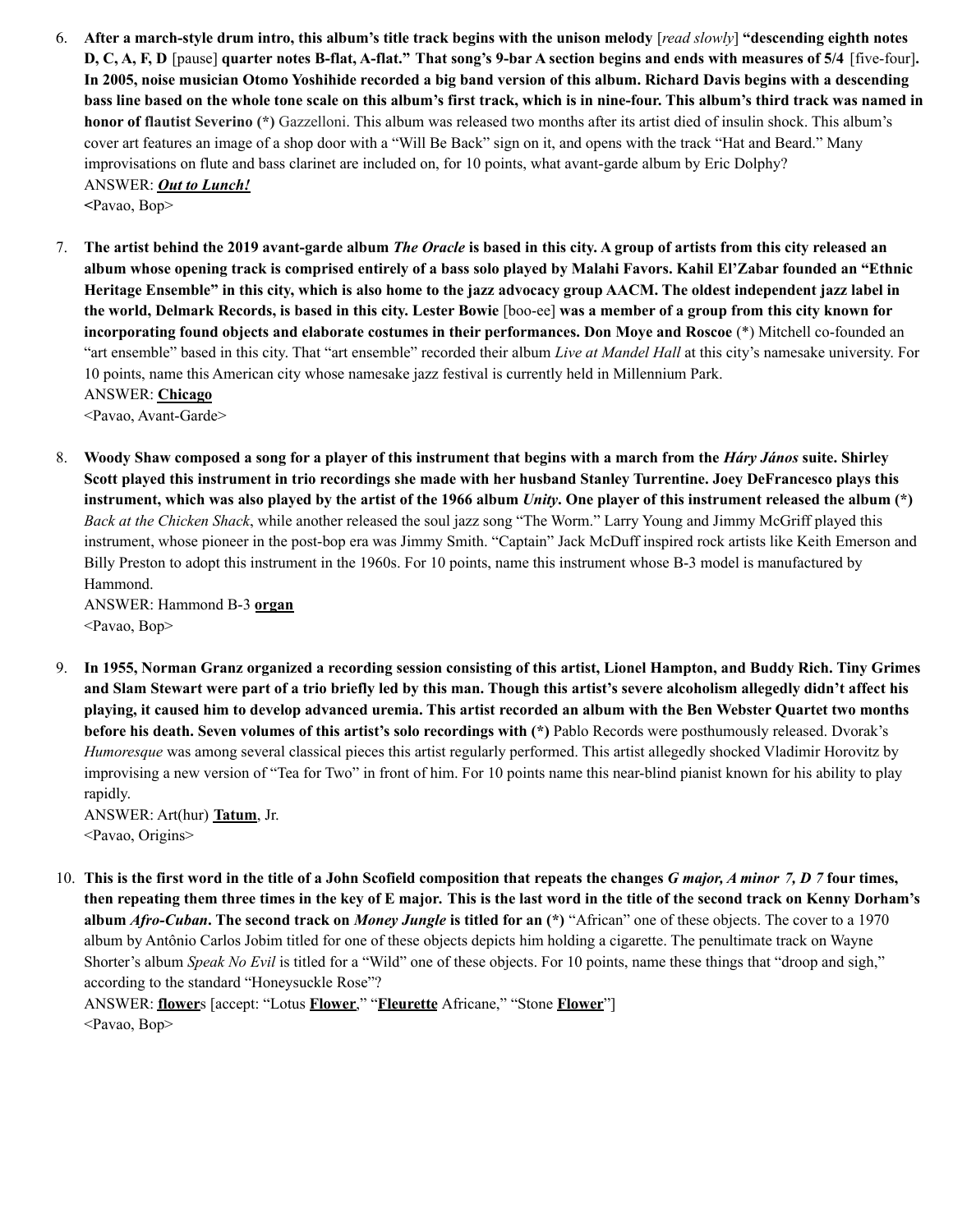- 11. In 1942, this bandleader hired the virtually-unknown 16-year-old Buddy Childers to play lead trumpet. June Christy began her singing career with this man's orchestra. Chico O'Farrill arranged the composition "Cuban Episode" for this bandleader; that song appears with "Incident in Jazz" on a 1950 album by this bandleader. Movements subtitled "The Structures" and "Dance Before the Mirror" are part of a suite recorded by this bandleader. This artist included (\*) microtonal compositions by Bob Graettinger on his albums *Innovations in Modern Music* and *City of Glass*, which both exemplify his style of "progressive jazz." It's not Leonard Bernstein, but this man's orchestra recorded the soundtrack to the 1961 film adaptation of *West Side Story*. For 10 points, name this avant-garde bandleader who is also known for hosting a series of namesake band clinics. ANSWER: Stan **Kenton** [or Stanley Newcomb **Kenton**] <Pavao, Big Band/Swing>
- 12. The lyrics "Fare thee well, land of cotton / Cotton lisle is out of style" appear in a Duke Ellington composition whose title mentions this action. A song whose title mentions this action begins with a piano solo in the key of F major before the entire band enters as the song modulates to D-flat major. Eddie Durham and Buster Smith helped create the "head arrangement" of a 1937 song whose title mentions this action. The title of a 1938 song mentions this action taking place at the (\*) Woodside Hotel in Harlem. In the title of a Cab Calloway hit, this action precedes the word "Jive." For 10 points, name this action that takes place at "One O'clock" in the title of a Count Basie song.

ANSWER: **jump**ing [accept "**Jump** for Joy," "**Jump**in' at the Woodside," "**Jump**in'Jive," and "One O'Clock **Jump**"] <Pavao, Big Band/Swing>

- 13. Craig Copeland sings "I was going to spell your name in the sand / You would understand" on a track that a player of this instrument dedicated to his parents. The 1970 album Spaces was released by a player of this instrument. Another player of this instrument included a chromatic saxophone melody on the closing track of his album Time in Place. An artist who plays this **instrument commemorated the Haitian Revolution on his song** (\*) "Incident at Neshabur." After not playing together for thirteen years, three players of this instrument released a reunion album in 1996. Another player of this instrument released four albums titled *Virtuoso*. Larry Coryell and Joe Pass play this instrument, which was also played by the artist of the fusion album *Abraxas*. For 10 points, name this instrument played by Allan Holdsworth and Carlos Santana. ANSWER: electric **guitar** <Pavao, Fusion>
- 14. A 1966 album by Booker Ervin is named for a song composed by this man. That song by this artist is based on the chord changes of Paul Whiteman's song "Whispering." The original version of another song composed by this man contains breaks in which the piano quickly plays the figure "low F, high F, low F" twice. The A section of a song composed by this man begins with the melody "A natural, eighth note triplet B flat, D flat, F natural [pause] long high  $(*)$  C." For assisting him with transcription, Frank Paparelli has partial writing credit for this artist's song "Groovin' High." This artist, who released an album titled [him] *On the French Riviera,* wrote a song named after the Spanish word for lard. "Salt Peanuts" and "A Night in Tunisia" are by, for 10 points, which bebop trumpeter who frequently collaborated with Charlie Parker? ANSWER: (John) "Dizzy" **Gillespie**
- 15. To avoid the restrictions of a contract, this artist listed his wife, Fleecie Moore, as the composer of several of his songs. A song by this artist about a woman with "great big feet" is subtitled "What Makes Your Big Head So Hard?". The chorus of a song by this artist repeats "You never seen such scufflin'/And shufflin' 'til the break of dawn." The lyrics of another song by this artist begin "I got a gal who's always late / Any time we have a date." This leader of the (\*) "Tympani Five" charted nearly sixty singles from 1942 to 1951, giving him the nickname "King of the Jukebox." Along with Lionel Hampton, this artist developed a style often seen as a precursor of R&B and Rock and Roll. For 10 points, name this jump blues bandleader who recorded "Saturday Night Fish Fry" and "Is You Is or Is You Ain't My Baby?" ANSWER: Louis (Thomas) **Jordan**

<Pavao, Origins>